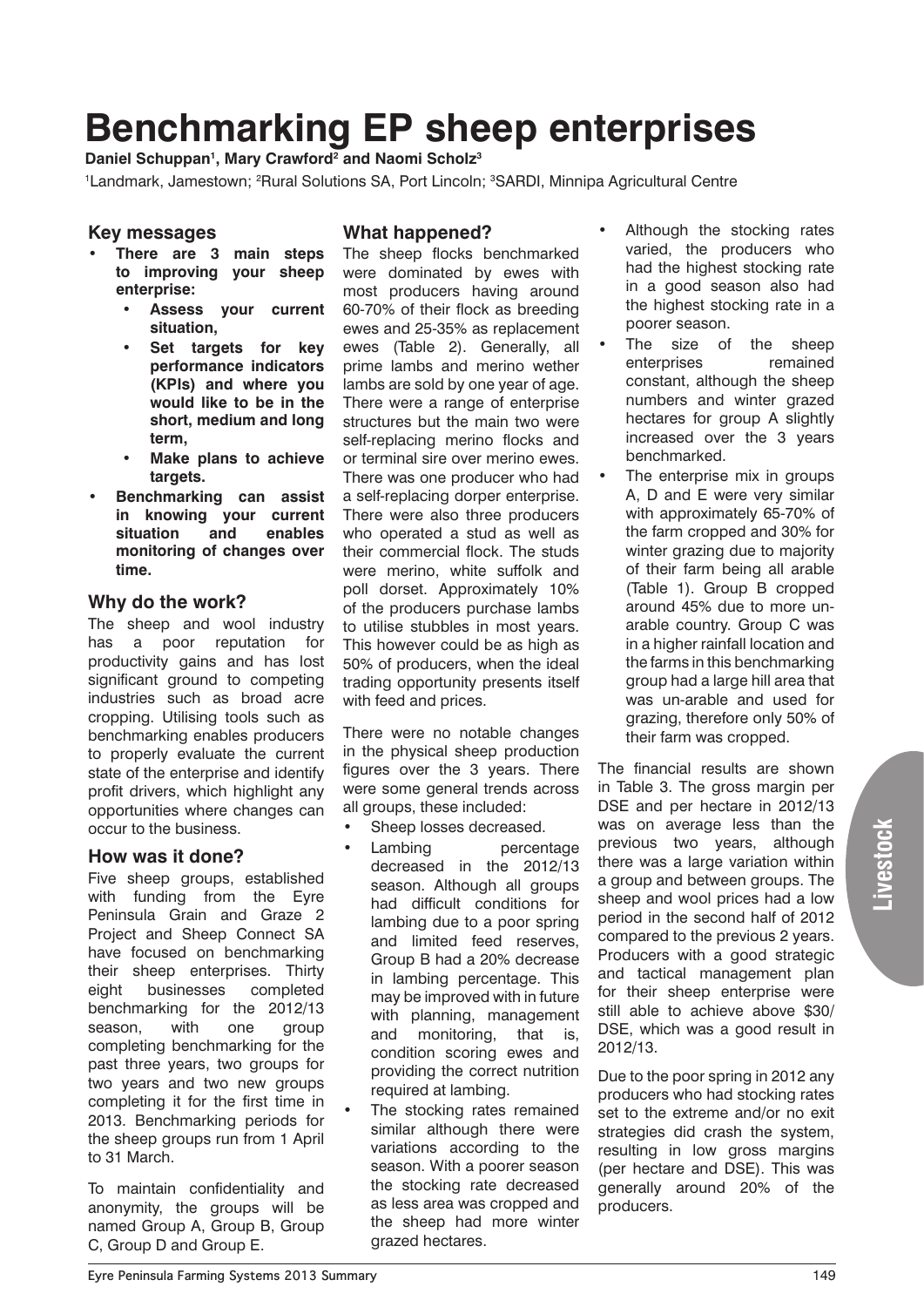*Table 1 Soil type, average rainfall, average percentage of farm cropped and numbers of businesses participating in benchmarking from sheep groups across Eyre Peninsula in 2013*

| Group   | <b>District soil type</b>              | Number of<br>businesses<br>participating in<br>2013 | Av annual<br>rainfall<br>(mm) | Av growing<br>season<br>rainfall<br>(mm) | Average<br>% of farm<br>cropped |
|---------|----------------------------------------|-----------------------------------------------------|-------------------------------|------------------------------------------|---------------------------------|
| Group A | Red sandy loams to sandy clay<br>loams | 9                                                   | 310                           | 212                                      | 65                              |
| Group B | Grey calcareous sandy loams            | 5                                                   | 324                           | 245                                      | 42                              |
| Group C | Red brown earth                        | 6                                                   | 425                           | 344                                      | 51                              |
| Group D | Red sandy loams to sandy clay<br>loams | 11                                                  | 342                           | 248                                      | 66                              |
| Group E | Calcareous sandy loams                 |                                                     | 350                           | 260                                      | 67                              |

*Table 2 Physical and production traits for all participants surveyed in the 2010/11, 2011/12 and 2012/13 seasons* 

| <b>Sheep</b>                     | Mean    | Range<br>Low-High | <b>Mean</b> | Range<br>Low-High | <b>Mean</b>             | Range<br>Low-High |
|----------------------------------|---------|-------------------|-------------|-------------------|-------------------------|-------------------|
|                                  | 2010/11 |                   | 2011/12     |                   | 2012/13                 |                   |
| Total dry sheep equivalent (DSE) | 1780    | 1110 - 3940       | 1520        | 1300 - 5570       | 2340                    | 625 - 5982        |
| Ewes $(\%)$                      | 70      | 42 - 99           | 72          | $40 - 81$         | 65                      | $33 - 99$         |
| Ewe Hoggets (%)                  | 24      | $0 - 46$          | 27          | $9 - 37$          | 28                      | $0 - 55$          |
| Losses (%)                       | 5       | $2 - 13$          | 3           | $1 - 6$           | 3                       | $0.6 - 6.4$       |
| <b>Stocking Rate</b>             |         |                   |             |                   |                         |                   |
| Winter Grazed (WG) hectares      | 810     | 240 - 2100        | 790         | 320 - 1550        | 1119                    | 166 - 6800        |
| DSE/WG ha                        | 2.9     | $1.3 - 6.4$       | 2.1         | $1.0 - 4.8$       | 3                       | $0.5 - 8.3$       |
| DSE/WG ha/100 mm rainfall        | 1.0     | $0.6 - 2.8$       | 0.9         | $0.5 - 1.8$       | 2                       | $0.2 - 6.7$       |
| <b>Sheep Trading</b>             |         |                   |             |                   |                         |                   |
| Marking (%)                      | 92      | 78 - 103          | 96          | 73 - 120          | 92                      | $65 - 150$        |
| Lambs/ha (No/ha)                 | 1.5     | $0.4 - 2.3$       | 1.1         | $0.3 - 2.0$       | $\overline{\mathbf{1}}$ | $0.2 - 4.5$       |
| Sale price (av \$/hd)            | 122     | $101 - 155$       | 112         | $92 - 165$        | 85                      | 42 - 156          |
| <b>Wool Production</b>           |         |                   |             |                   |                         |                   |
| Wool price (av \$/kg)            | 6.23    | $5.16 - 8.44$     | 7.61        | $6.71 - 8.66$     | 6.00                    | $4.22 - 8.51$     |
| Total kg*                        | 9540    | 4020 - 26080      | 6,780       | 4900 - 23940      | 8743                    | 4012 - 23400      |
| kg wool/DSE*                     | 5.1     | $3.6 - 6.6$       | 4.5         | $3.2 - 5.5$       | 4                       | $2.2 - 6.3$       |
| kg wool/WG ha*                   | 14.8    | $5.7 - 32.1$      | 9.4         | $5.1 - 26.7$      | 13                      | $1.3 - 31.6$      |

*\*note, Dorper enterprise not included in wool production figures*

The low gross margins could be attributed to an over-supply in the meat market that forced prices down, when producers had no alternative but to sell. Properties in the higher rainfall environments were affected the greatest as they had higher stocking rates, no spring feed and less stubbles available.

Sheep trading income has been the major source of sheep enterprise income for all producers in the groups over the past two seasons. For example the sheep trading income for Group A in 2010/11 represented 60% of the income, in 2011/12 54% and in 2012/13 54% (data not shown). Wool still plays an important part of the sheep enterprise income and the average across all groups ranged from 37% up to 52%. The variation in sheep and wool prices in 2012/13

resulted in producers achieving mixed gross margins per DSE and per hectare depending on timing of sales.

Lower operating expenditure did not necessarily relate to a higher gross margin, and in some cases the highest expenditure on pasture, animal health inputs and feed still achieved the highest gross margin per DSE. This is due to less deaths, higher reproduction rate and, greater wool and meat production resulting in more kilograms to sell. Most producers had their costs under control with very good cost efficiencies. Due to the increased cost of supplementary feeding and reduced income for sheep and wool in 2012/13 the cost efficiency decreased and did not reach the returns of the previous two seasons. The cost efficiency (dollar of cost to generate dollar

of income) is calculated by total variable cost divided by total income. The average cost efficiencies for the groups in 2012/13 were Group A \$0.30, Group B \$0.66, Group C \$0.53, Group D \$0.41 and Group E \$0.47. A good cost efficiency range to be in for the 2012/13 season was \$0.30 to \$0.40. Many of the producers do their own crutching and shed hand work which was not included in their figures making their cost efficiencies very good.

# **What does this mean?**

Many producers in the groups commented that it was good to improve their understanding of their sheep enterprise and get a handle on their returns on a dollar per DSE and dollar per hectare basis.